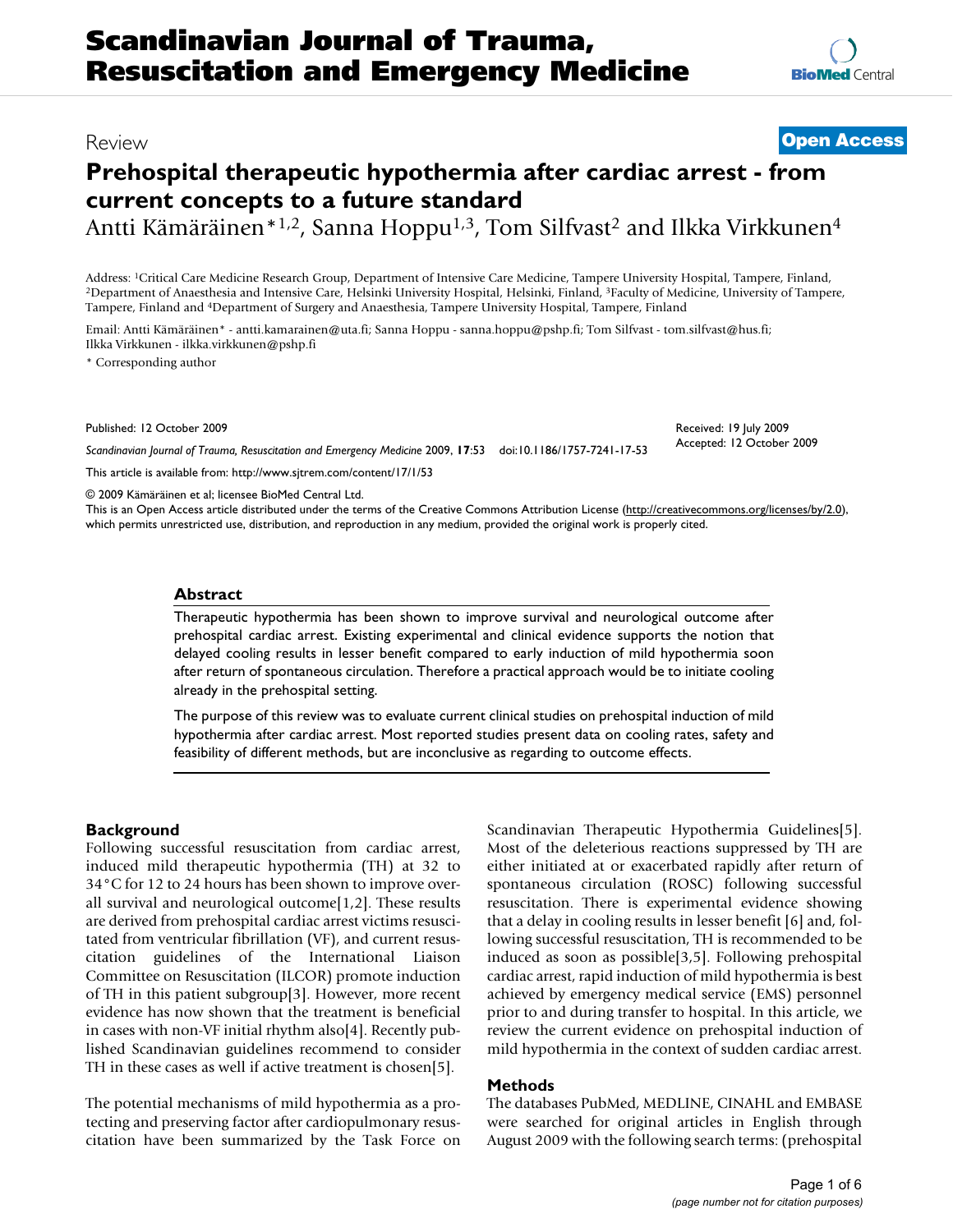OR pre-hospital OR out-of-hospital OR out of hospital OR OOHCA) AND (cardiac arrest OR heart arrest OR resuscitation OR CPR OR cardiopulmonary resuscitation) AND (therapeutic hypothermia OR mild hypothermia OR induced hypothermia) and limited to adult (age 19+ years) human studies. Titles and abstracts of studies investigating the use of induced hypothermia in the prehospital setting in association with cardiac arrest were handsearched for potential relevance. The reference lists of these articles were further screened for potentially relevant articles. Articles on accidental or in-hospital induced hypothermia were excluded.

# **Review**

The first report on prehospital cooling is by Callaway et al in 2002[7]. In their study, ice was applied already during cardiopulmonary resuscitation (CPR) to the heads and necks of 9 patients with a control group of 13 patients. No difference in the rate of cooling was observed between the groups and the method was not found feasible. In 2004 our group reported a feasibility trial using post ROSC infusion of large volume ice cold fluid (LVICF, Figure 1)[8]. In that trial, 30 ml/kg of +4°C Ringer's solution was infused after ROSC at a rate of 100 ml/min with a target temperature of 33°C. In a cohort of thirteen patients, a significant decrease in oesophageal temperature was observed, with a mean decrease of 1.9°C compared to the temperature prior to the onset of infusion. A transient episode of hypotension was observed in one patient, but otherwise the treatment was well tolerated.

The first randomized controlled trial (RCT) of prehospital cooling using LVICF was reported by Kim et al in 2007[9]. Adult victims of non-traumatic cardiac arrest regardless of the initial rhythm were included, resulting in 125 patients randomized either to field cooling or conventional treatment. In the treatment group, a fixed volume of 2 litres of cold (+4°C) saline was intended to be administrated, but only 12 patients received the target volume. Despite this, among survivors to hospital admission, a significant oesophageal temperature decrease of  $1.24\degree C$  (SD  $\pm$  1.09, n = 54) was observed in the treatment group compared to a  $0.10\degree$ C (SD  $\pm$  0.94, n = 36) increase in the control group  $(p < 0.0001)$ . The authors report no increase in the number of adverse events associated with field cooling.



#### **Figure 1**

**All you need is this**. Prehospital induction of therapeutic hypothermia with infusion of ice-cold fluid. Small picture: a biphasic defibrillator/monitor with a temperature probe and ice cold fluids in a medical refrigeration box.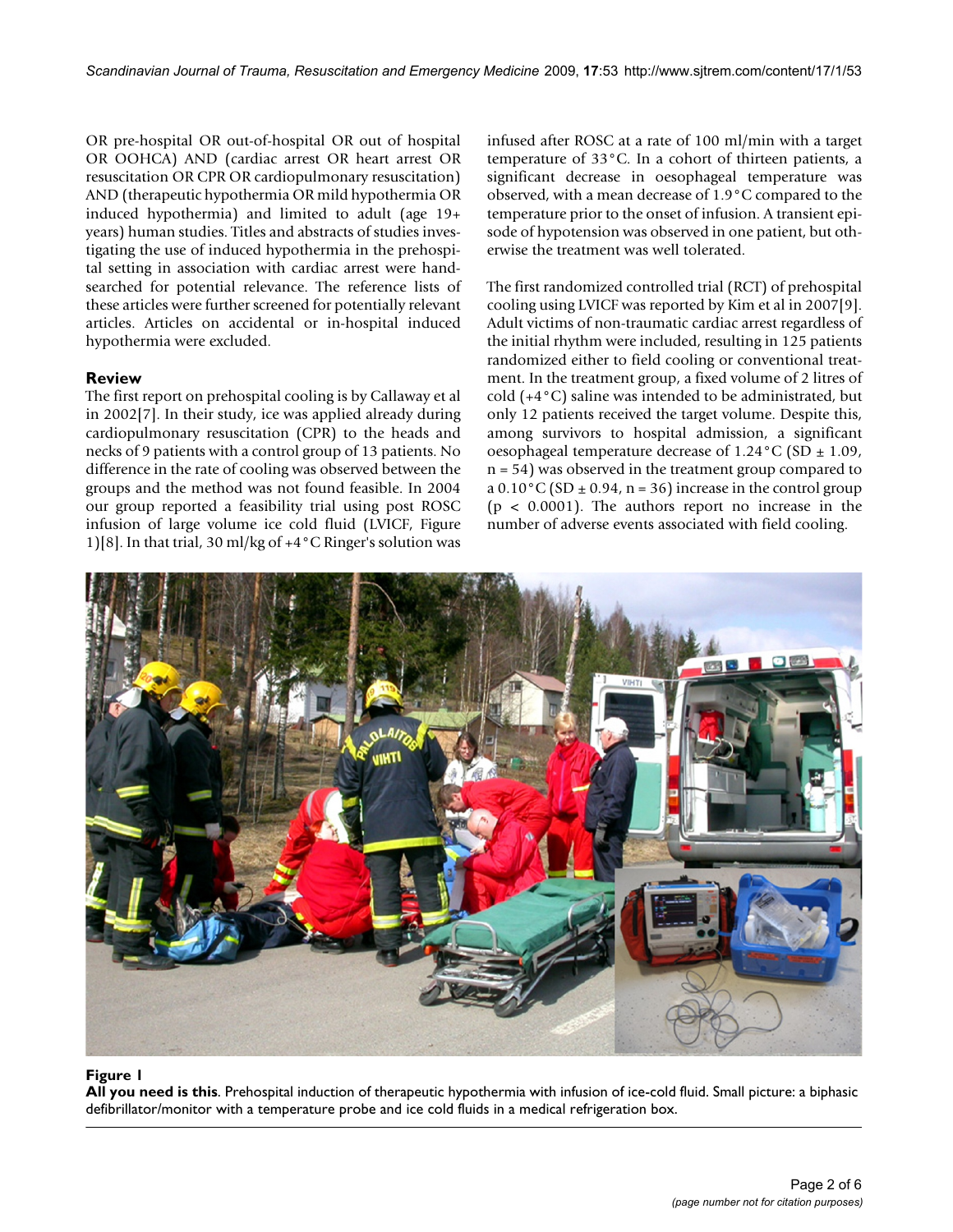We reported similar results in our subsequent RCT on prehospital cooling[10]. Of 44 patients screened, 19 were cooled using LVICF and 18 patients received conventional fluid therapy. Layperson CPR was more common in the treatment group, but otherwise the groups were comparable regarding baseline characteristics. The mean  $(\pm SD)$ infused volume of cold fluid per patient in the treatment group was 2370 ( $\pm$  500) ml, which resulted in a mean decrease in nasopharyngeal temperature of  $1.5 \ (\pm 0.8)^{\circ}$ C. At the time of hospital admission, the mean  $(\pm SD)$ nasopharyngeal temperature was markedly lower in the hypothermia group compared to the control group; 34.1  $\pm$  0.9 °C vs. 35.2  $\pm$  0.8 °C, respectively (p < 0.001). Otherwise, there were no significant differences between the groups regarding safety such as the rate of rearrest, haemodynamic stability or pulmonary oedema. The study was not designed nor powered to investigate secondary outcome measures such as neurological outcome or mortality[10].

A French study retrospectively compared 22 patients cooled using LVICF in the prehospital setting to 77 conventionally treated patients[11]. In this non-randomized trial the aim was to evaluate the feasibility of an immediate prehospital cooling protocol following ROSC. Cooling using LVICF was found to be a feasible and safe method with a mean cooling rate of -1.7 C/h and no significant increase in the rate of adverse effects in the cooling group. Long-term survival and neurological outcome one year after cardiac arrest were reported. The outcome was better in the control group, but the difference was not statistically significant due to the small size of hypothermia group.

The feasibility of prehospital cooling using self-adhesive cooling pads was studied by Uray et al[12]. Cooling was initiated after ROSC and continued in hospital with a target temperature of 33 to 34°C for 24 hours. 15 patients were included and 14 underwent the whole protocol. The overall median rate of cooling was 3.3 (IQR 2.0-4.0)°C/h, resulting in reaching the target temperature in hospital approximately 91 minutes after ROSC. Although the absolute temperature decrease at the time of hospital admission is not presented, it is evident from a graphical presentation in this study that rapid cooling to target temperature was not achieved in the prehospital setting. On the other hand, the treatment was found feasible and no adverse events associated with the cooling process were observed. A further benefit of this method of cooling was that it was seamlessly continued from the prehospital setting to the ICU.

Another application of external cooling is the use of a cranial cooling cap. The out-of-hospital feasibility of this approach was studied by Storm et al [13]. In the final analysis, elective cranial cooling was initiated after ROSC in 20 patients compared to 25 patients serving as a non-randomized control group. A mild decrease (-1.1°C) in tympanic temperature was observed in the treatment group, which was statistically significant compared to the control group ( $p < 0.001$ ).

The main characteristics and results of the presented studies are outlined in Table 1.

In 2008, several reports on prehospital induction of mild hypothermia were published. Our small pilot study [14] on intra-arrest and post ROSC cooling using LVICF was followed by a similar and larger study by Bruel et al [15] and our final results [16]. In the study by Bruel et al, 33 patients were included and 20 of these regained spontaneous circulation. A mean oesophageal temperature decrease of 2.1 (SD  $\pm$  0.29)°C was observed. The mean rate of infusion was 67 ml/min and the volume of cold saline per patient was 2 litres[15]. Pulmonary oedema was observed in one patient and the infusion of cold saline was interrupted after 1500 ml. No cases of rearrest or arrhythmia were observed. Cooling was continued in hospital and 4 patients out of 11 surviving to intensive care unit (ICU) admission were alive after 6 months, three with a CPC [17] score  $\leq$  2.

In our material of 17 patients paramedics initiated cooling using infusion of cold fluid during CPR and after ROSC at an overall calculated rate of  $57 \pm 21$  ml/min (95% CI) with a target temperature of  $33^{\circ}$ C. The mean infused volume of cold fluid per patient was  $1571 \pm 517$ ml and resulted in a mean admission temperature of 33.83  $\pm$  0.77°C (n = 11, -1.34°C decrease compared to initial nasopharyngeal temperature)[16]. No apparent increase in the rate of rearrest or haemodynamic instability was observed, and the treatment was easily carried out by paramedics.

# **Discussion**

As is evident from above, the current studies on prehospital induction of TH reporting the use of either external cooling or infusion of cold fluid have mainly focused on the cooling effects and feasibility. Two of these studies are randomized controlled trials [9,10], but they are insufficient in power to imply any significant outcome benefit effect associated with prehospital cooling. A major limitation in most of these studies is that TH is not systematically continued in the post resuscitation care occurring in hospital. Therefore it is not possible to evaluate the benefits of prehospital cooling alone as the effect of TH has been shown to necessitate a cooling period of at least 12 to 24 hours[1,2]. In the future, a properly controlled study setting would also need to take into account relevant patient characteristics (e.g. initial cardiac rhythm), delays,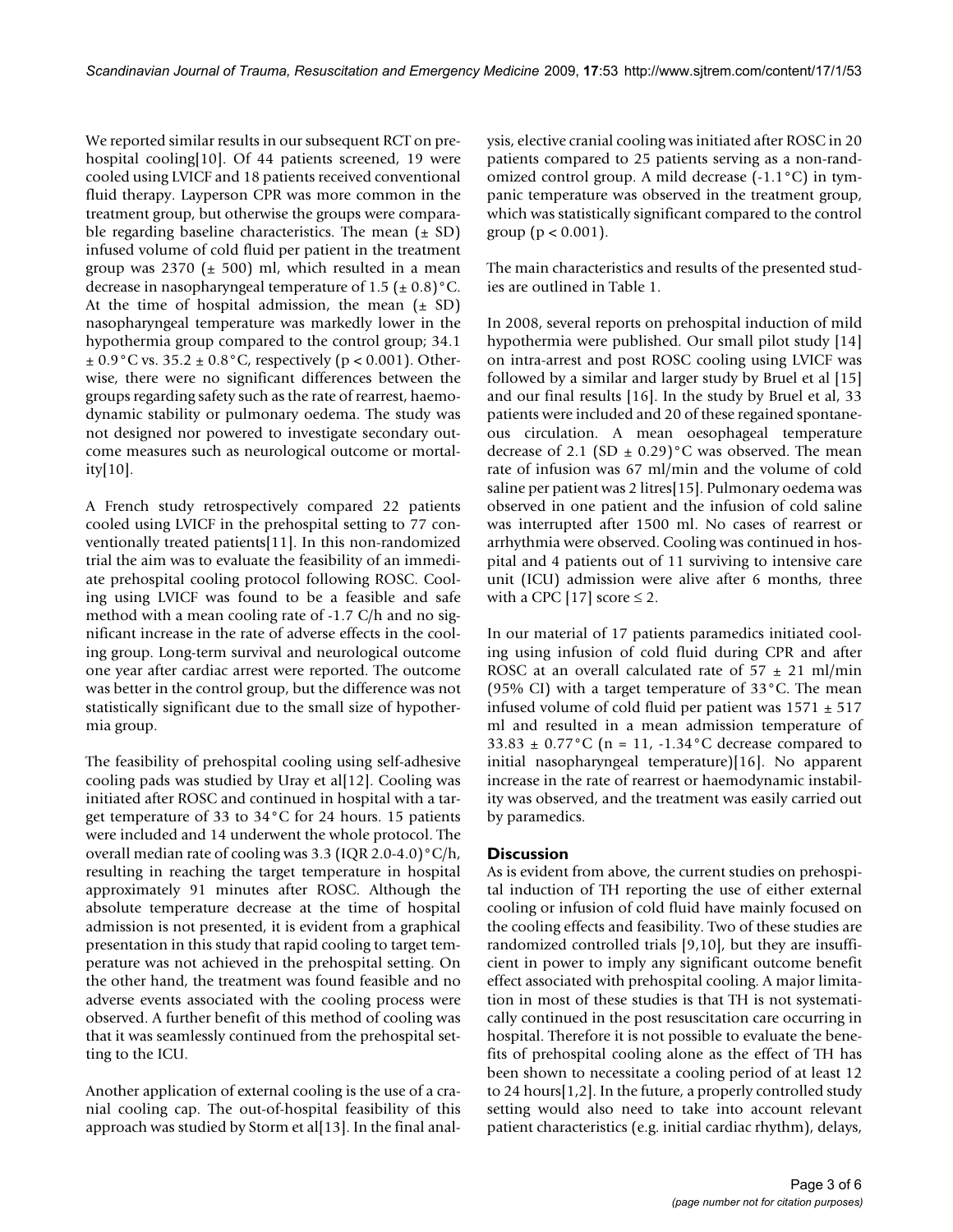|                                  | <b>Method</b>                  | <b>EMS</b><br>setting | Number of<br>patients<br>(hypothermia) | Control<br>group | Intra-<br>arrest<br>cooling | Mean $\Delta T$ in<br>hypothermia<br>group at<br>hospital<br>admission | $\Delta$ T<br><b>Difference</b><br>to control<br>group | <b>Temperature</b><br>measurement | <b>Adverse</b><br>events   |
|----------------------------------|--------------------------------|-----------------------|----------------------------------------|------------------|-----------------------------|------------------------------------------------------------------------|--------------------------------------------------------|-----------------------------------|----------------------------|
| Virkkunen<br>et al 2004<br>[8]   | <b>LVICF</b>                   | Physician<br>staffed  | 13                                     | No               | No                          | -1.9 (Range -3.1)<br>to $+0.4$ °C)                                     | <b>NA</b>                                              | Oesophageal                       | I transient<br>hypotension |
| Kim et al<br>2007 [9]            | <b>LVICF</b>                   | Paramedic             | 63                                     | 62               | No                          | $-1.24^{\circ}$ SD $\pm 1.09$                                          | p < 0.0001                                             | Oesophageal                       | <b>NS</b>                  |
| Kämäräinen<br>et al 2009<br>[10] | <b>LVICF</b>                   | Physician             | 19                                     | 8                | No                          | $-1.5$ ( $\pm$ 0.8) <sup>°</sup> C                                     | p < 0.001                                              | NP                                | <b>NS</b>                  |
| Hammer et<br>al 2009 [11]        | <b>LVICF</b>                   | Physician             | 22                                     | 77               | No                          | Median: -1.3°C                                                         | $p = 0.06$                                             | Rectal                            | <b>NS</b>                  |
| Uray et al<br>2008 [12]          | Cooling<br>pads                | Physician             | 15                                     | No               | No                          | Median cooling<br>rate: 3.3 (2.0-<br>4.0) $^{\circ}$ C/h $^{\dagger}$  | <b>NA</b>                                              | Oesophageal                       | No                         |
| Storm et al<br>2008 [13]         | Cooling<br>cap                 | Physician             | 20                                     | 25               | No                          | Median - I.I°C                                                         | p < 0.001                                              | Tympanic                          | No                         |
| Callaway et<br>al 2002 [7]       | External<br>cranial<br>cooling | Physician<br>staffed  | 9                                      | 13               | Yes                         | -0.07 $^{\circ}$ (SD $\pm$<br>$0.06$ <sup>°</sup> C/min <sup>*</sup>   | N <sub>S</sub>                                         | NP,<br>Oesophageal                | No                         |
| Bruel et al<br>2008 [15]         | <b>LVICF</b>                   | Physician             | 33                                     | No               | Yes                         | 2.1 (SD $\pm$<br>$0.29$ °C                                             | <b>NA</b>                                              | Oesophageal                       | I pulmonary<br>oedema      |
| Kämäräinen<br>et al 2008<br>[16] | <b>LVICF</b>                   | Paramedic             | 17                                     | No               | Yes                         | $-1.34$<br>(Range 0 to -<br>$2.7^{\circ}$ C)                           | <b>NA</b>                                              | NP                                | 5 cases of<br>rearrest     |

**Table 1: Summary of clinical trials on prehospital cooling.**

EMS; emergency medical service, \* Temporal rate of cooling presented only, LVICF; large volume ice cold fluid, † Cooling rate presented only. NS; not significant, NP; nasopharyngeal, NA; not applicable.

quality of resuscitation and post resuscitation treatment, but even with this approach a proper blinded treatment might prove cumbersome.

A pulmonary artery catheter is generally accepted as the golden standard for core temperature measurement. However, in a recent review article both oesophageal and nasopharyngeal temperature measurement were addressed as highly accurate and fast methods to monitor core temperature during therapeutic hypothermia[18]. Oesophageal temperature measurement probably reflects core temperature most reliably, although it is subject to misplacement and the proximity of large vessels might be a source of bias at least when infusions of LVICF are used. Nasopharyngeal temperature probes are feasible but also prone to misplacement. Tympanic temperature is easy to measure, but does not necessarily correlate to core or cerebral temperature and is potentially affected by focal cooling such as a cooling cap [16-20].

In the present studies a significant change in core temperatures has been observed, be it a difference between the initial and admission temperature or difference between groups. Whether the statistically significant drop in temperature also represents a clinical significant improvement is still unknown. It would be easy to repeat the often heard mantra of "further studies are needed, a sufficiently powered randomized controlled trial is necessitated" but is this really so? Schefold [21] and colleagues have already questioned the necessity of a large RCT to justify prehospital cooling as this might be considered unethical in the control group due to already observed benefits of cooling in general. Still, what can be said is that current evidence regarding this treatment is insufficient to either strongly support or refute it. An optimistic rationalisation on the mechanisms of cerebral ischaemia and protective hypothermia derived from both clinical and experimental studies would support early cooling already during cardiac arrest, let alone after ROSC[5,15,16,22-24].

A survey on the implementation rate of prehospital cooling in the United States proposed that the lack of specific guidelines was not the main reason for not providing prehospital cooling[25]. One of the main reasons was the lack of ideal equipment to initiate cooling. This emphasizes the need for a simple method of cooling feasible in the prehospital setting. Infusion of LVICF and external cooling may both be effective and non-invasive, but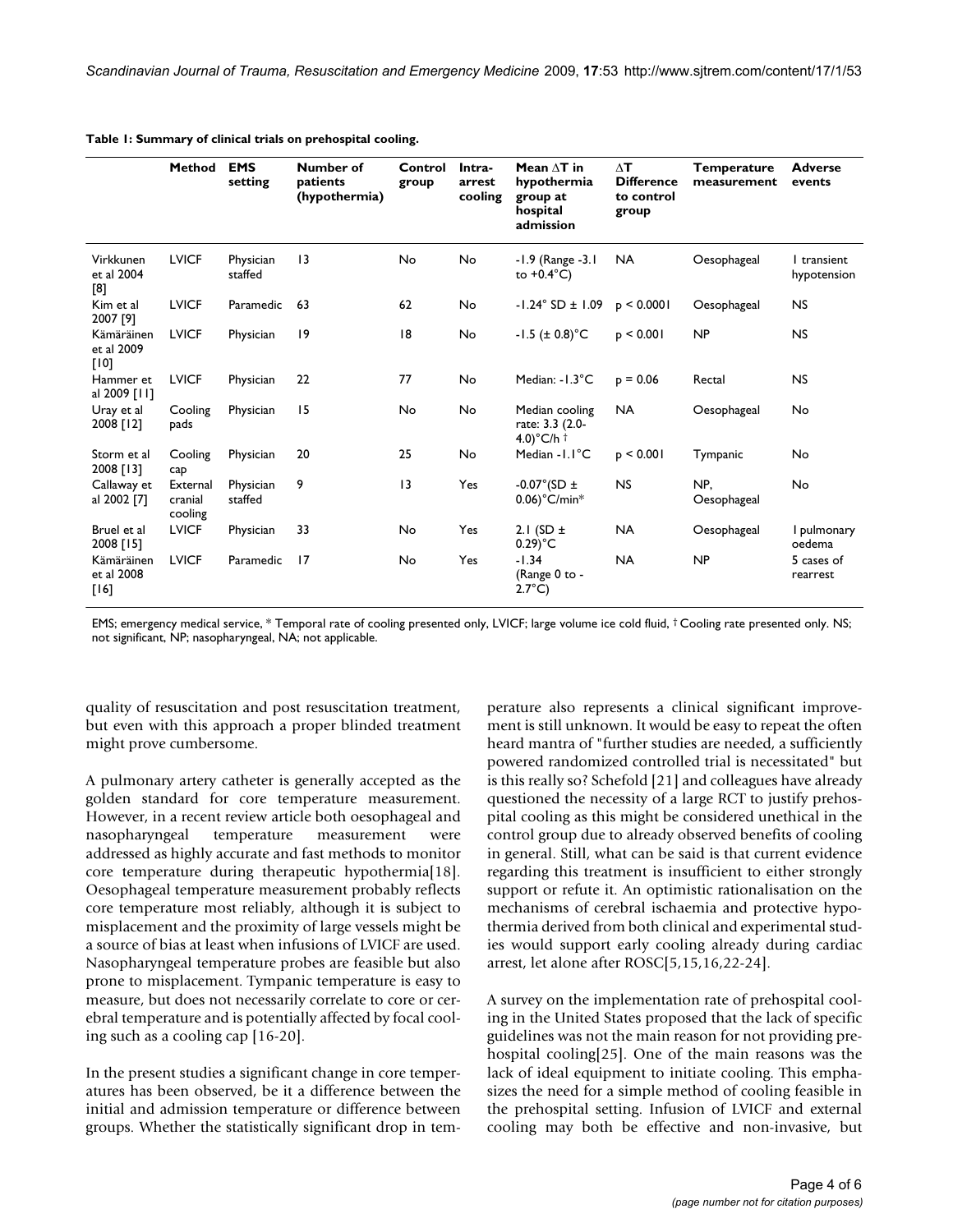which is superior? The answer might, in fact, be a combination of both. LVICF provides effective core cooling, but to which extent this is mediated to the cerebrum is unknown. The cooling effect of intravenous cold fluid to the cortical tissue is somewhat dependent on adequate cerebral perfusion, which is known to be deranged in the early post resuscitation phase[26]. Selective external cranial cooling might add to the effect of LVICF via conductive cooling and thus provide enhanced protection of the cortical cerebral tissue. On the other hand, external conductive cooling might not initially provide sufficient protection of the particularly vulnerable deep regions of the brain [27], to which infusion of LVICF might be capable.

In a very recent retrospective study, the effect on LVICF on respiratory function was studied. The authors conclude that infusion of LVICF does not cause further deterioration in respiratory function after cardiac arrest[28]. Also, an experimental study on cold fluids demonstrated that cold infusion fluids begin to warm toward ambient temperature, but the rate is not rapid and thus unlikely to be of clinical significance[29].

Finally, protocol descriptions and feasibility reports mainly utilising the infusion on LVICF have been published, however, with no additional evidence to promote prehospital cooling in terms of improved outcome [30- 32]. Thus it is understandable that given the occasionally limited resources of prehospital resuscitation and staff, some authorities recommend basic resuscitation skills and manoeuvres such as effective chest compressions and rapid defibrillation proven to be beneficial to be prioritized over cooling[33]. On the other hand, after initial successful resuscitation, induction of mild hypothermia in the prehospital phase might urge this treatment to be continued in the hospital also. This might increase the implementation of the treatment in general, although one study addressing this aspect does not support the notion [9].

# **Conclusion**

In conclusion, a handful of studies on prehospital cooling have been published, most reporting an effective decrease in temperature regardless of the cooling method. None of the reports describe significantly increased rates of adverse events, such as rearrest, haemodynamic instability or bleeding. The published studies are either underpowered or due to study design do not allow conclusions regarding effects on outcome to be drawn, but the feasibility of early cooling is well documented. In the light of current evidence, it does seem safe to initiate cooling already in the prehospital phase, and the rationale regarding the protective mechanisms of early cooling supports this. We consider it justifiable to implement prehospital cooling even in the absence of unambiguous evidence to support this practice, rather than leave the patients without a potentially beneficial treatment during the wait for such evidence.

# **Competing interests**

The authors declare that they have no competing interests.

# **Authors' contributions**

AK, TS and IV designed the study, AK and IV performed the literature search, AK, SH and IV reviewed the articles. All authors drafted and revised the manuscript, as well as approved the final version.

#### **References**

- 1. Bernard SA, Gray TW, Buist MD, Jones BM, Silvester W, Gutteridge G, Smith K: **[Treatment of comatose survivors of out-of-hospi](http://www.ncbi.nlm.nih.gov/entrez/query.fcgi?cmd=Retrieve&db=PubMed&dopt=Abstract&list_uids=11856794)[tal cardiac arrest with induced hypothermia.](http://www.ncbi.nlm.nih.gov/entrez/query.fcgi?cmd=Retrieve&db=PubMed&dopt=Abstract&list_uids=11856794)** *N Engl J Med* 2002, **346:**557-63.
- 2. Hypothermia after Cardiac Arrest Study Group: **[Mild therapeutic](http://www.ncbi.nlm.nih.gov/entrez/query.fcgi?cmd=Retrieve&db=PubMed&dopt=Abstract&list_uids=11856793) [hypothermia to improve the neurologic outcome after car](http://www.ncbi.nlm.nih.gov/entrez/query.fcgi?cmd=Retrieve&db=PubMed&dopt=Abstract&list_uids=11856793)[diac arrest.](http://www.ncbi.nlm.nih.gov/entrez/query.fcgi?cmd=Retrieve&db=PubMed&dopt=Abstract&list_uids=11856793)** *N Engl J Med* 2002, **346:**549-56.
- 3. European Resuscitation Council: **European Resuscitation Council Guidelines for Resuscitation 2005.** *Resuscitation* 2005, **67:**S1-S190.
- 4. Nielsen N, Hovdenes J, Nilsson F, Rubertsson S, Stammet P, Sunde K, Valsson F, Wanscher M, Friberg H, for the Hypothermia Network: [Outcome, timing and adverse events in therapeutic hypo](http://www.ncbi.nlm.nih.gov/entrez/query.fcgi?cmd=Retrieve&db=PubMed&dopt=Abstract&list_uids=19549271)**[thermia after out-of-hospital cardiac arrest.](http://www.ncbi.nlm.nih.gov/entrez/query.fcgi?cmd=Retrieve&db=PubMed&dopt=Abstract&list_uids=19549271)** *Acta Anaesthesiol Scand* 2009, **53:**926-34.
- 5. Castrén M, Silfvast T, Rubertsson S, Niskanen M, Valsson F, Wanscher M, Sunde K, Task Force on Scandinavian Therapeutic Hypothermia Guidelines, Clinical Practice Committee Scandinavian Society of Anaesthesiology and Intensive care Medicine: **[Scandinavian Clini](http://www.ncbi.nlm.nih.gov/entrez/query.fcgi?cmd=Retrieve&db=PubMed&dopt=Abstract&list_uids=19243313)[cal practice guidelines for therapeutic hypothermia and](http://www.ncbi.nlm.nih.gov/entrez/query.fcgi?cmd=Retrieve&db=PubMed&dopt=Abstract&list_uids=19243313) [post-resuscitation care after cardiac arrest.](http://www.ncbi.nlm.nih.gov/entrez/query.fcgi?cmd=Retrieve&db=PubMed&dopt=Abstract&list_uids=19243313)** *Acta Anaesthesiol Scand* 2009, **53:**280-8.
- 6. Kuboyama K, Safar P, Radovsky A, Tisherman SA, Stezoski SW, Alexander H: **[Delay in cooling negates the beneficial effect of mild](http://www.ncbi.nlm.nih.gov/entrez/query.fcgi?cmd=Retrieve&db=PubMed&dopt=Abstract&list_uids=8370299) [resuscitative cerebral hypothermia after cardiac arrest in](http://www.ncbi.nlm.nih.gov/entrez/query.fcgi?cmd=Retrieve&db=PubMed&dopt=Abstract&list_uids=8370299) [dogs: a prospective, randomized study.](http://www.ncbi.nlm.nih.gov/entrez/query.fcgi?cmd=Retrieve&db=PubMed&dopt=Abstract&list_uids=8370299)** *Crit Care Med* 1993, **21:**1348-58.
- 7. Callaway C, Tadler S, Katz L, Lipinski C, Brader E: **[Feasibility of](http://www.ncbi.nlm.nih.gov/entrez/query.fcgi?cmd=Retrieve&db=PubMed&dopt=Abstract&list_uids=11841883) [external cranial cooling during out-of-hospital cardiac](http://www.ncbi.nlm.nih.gov/entrez/query.fcgi?cmd=Retrieve&db=PubMed&dopt=Abstract&list_uids=11841883) [arrest.](http://www.ncbi.nlm.nih.gov/entrez/query.fcgi?cmd=Retrieve&db=PubMed&dopt=Abstract&list_uids=11841883)** *Resuscitation* 2002, **52:**159-65.
- 8. Virkkunen I, Yli-Hankala A, Silfvast T: **[Induction of therapeutic](http://www.ncbi.nlm.nih.gov/entrez/query.fcgi?cmd=Retrieve&db=PubMed&dopt=Abstract&list_uids=15325449) [hypothermia after cardiac arrest in prehospital patients](http://www.ncbi.nlm.nih.gov/entrez/query.fcgi?cmd=Retrieve&db=PubMed&dopt=Abstract&list_uids=15325449) [using ice-cold Ringer's solution: a pilot study.](http://www.ncbi.nlm.nih.gov/entrez/query.fcgi?cmd=Retrieve&db=PubMed&dopt=Abstract&list_uids=15325449)** *Resuscitation* 2004, **62:**299-302.
- 9. Kim F, Olsufka M, Longstreth WT Jr, Maynard C, Carlbom D, Deem S, Kudenchuk P, Copass MK, Cobb LA: **[Pilot randomized clinical](http://www.ncbi.nlm.nih.gov/entrez/query.fcgi?cmd=Retrieve&db=PubMed&dopt=Abstract&list_uids=17548731) [trial of prehospital induction of mild hypothermia in out of](http://www.ncbi.nlm.nih.gov/entrez/query.fcgi?cmd=Retrieve&db=PubMed&dopt=Abstract&list_uids=17548731)hospital cardiac arrest patients with a rapid infusion of 4 [degrees C normal saline.](http://www.ncbi.nlm.nih.gov/entrez/query.fcgi?cmd=Retrieve&db=PubMed&dopt=Abstract&list_uids=17548731)** *Circulation* 2007, **115:**3064-70.
- 10. Kämäräinen A, Virkkunen I, Tenhunen J, Yli-Hankala A, Silfvast T: **[Prehospital therapeutic hypothermia for comatose survi](http://www.ncbi.nlm.nih.gov/entrez/query.fcgi?cmd=Retrieve&db=PubMed&dopt=Abstract&list_uids=19496762)[vors of cardiac arrest: a randomized controlled trial.](http://www.ncbi.nlm.nih.gov/entrez/query.fcgi?cmd=Retrieve&db=PubMed&dopt=Abstract&list_uids=19496762)** *Acta Anaesthesiol Scand* 2009, **53:**900-7.
- 11. Hammer L, Vitrat F, Savary D, Debaty G, Santre C, Durand M, Dessertaine G, Timsit JF: **[Immediate prehospital hypothermia pro](http://www.ncbi.nlm.nih.gov/entrez/query.fcgi?cmd=Retrieve&db=PubMed&dopt=Abstract&list_uids=19497463)[tocol in comatose survivors of out-of-hospital cardiac arrest.](http://www.ncbi.nlm.nih.gov/entrez/query.fcgi?cmd=Retrieve&db=PubMed&dopt=Abstract&list_uids=19497463)** *Am J Emerg Med* 2009, **27:**570-3.
- 12. Uray T, Malzer R, on behalf of the Vienna Hypothermia After Cardiac Arrest (HACA) Study Group: **[Out-of-hospital surface cooling to](http://www.ncbi.nlm.nih.gov/entrez/query.fcgi?cmd=Retrieve&db=PubMed&dopt=Abstract&list_uids=18314248) [induce mild hypothermia in human cardiac arrest: A feasibil](http://www.ncbi.nlm.nih.gov/entrez/query.fcgi?cmd=Retrieve&db=PubMed&dopt=Abstract&list_uids=18314248)[ity trial.](http://www.ncbi.nlm.nih.gov/entrez/query.fcgi?cmd=Retrieve&db=PubMed&dopt=Abstract&list_uids=18314248)** *Resuscitation* 2008, **77:**331-338.
- 13. Storm C, Schefold JC, Kerner T, Schmidbauer W, Gloza J, Krueger A, Jörres A, Hasper D: **[Prehospital cooling with hypothermia caps](http://www.ncbi.nlm.nih.gov/entrez/query.fcgi?cmd=Retrieve&db=PubMed&dopt=Abstract&list_uids=18512093) [\(PreCoCa\): a feasibility study.](http://www.ncbi.nlm.nih.gov/entrez/query.fcgi?cmd=Retrieve&db=PubMed&dopt=Abstract&list_uids=18512093)** *Clin Res Cardiol* 2008, **97:**768-72.
- 14. Kämäräinen A, Virkkunen I, Tenhunen J, Yli-Hankala A, Silfvast T: **[Prehospital induction of therapeutic hypothermia during](http://www.ncbi.nlm.nih.gov/entrez/query.fcgi?cmd=Retrieve&db=PubMed&dopt=Abstract&list_uids=17936493) [CPR: a pilot study.](http://www.ncbi.nlm.nih.gov/entrez/query.fcgi?cmd=Retrieve&db=PubMed&dopt=Abstract&list_uids=17936493)** *Resuscitation* 2008, **76:**360-3.